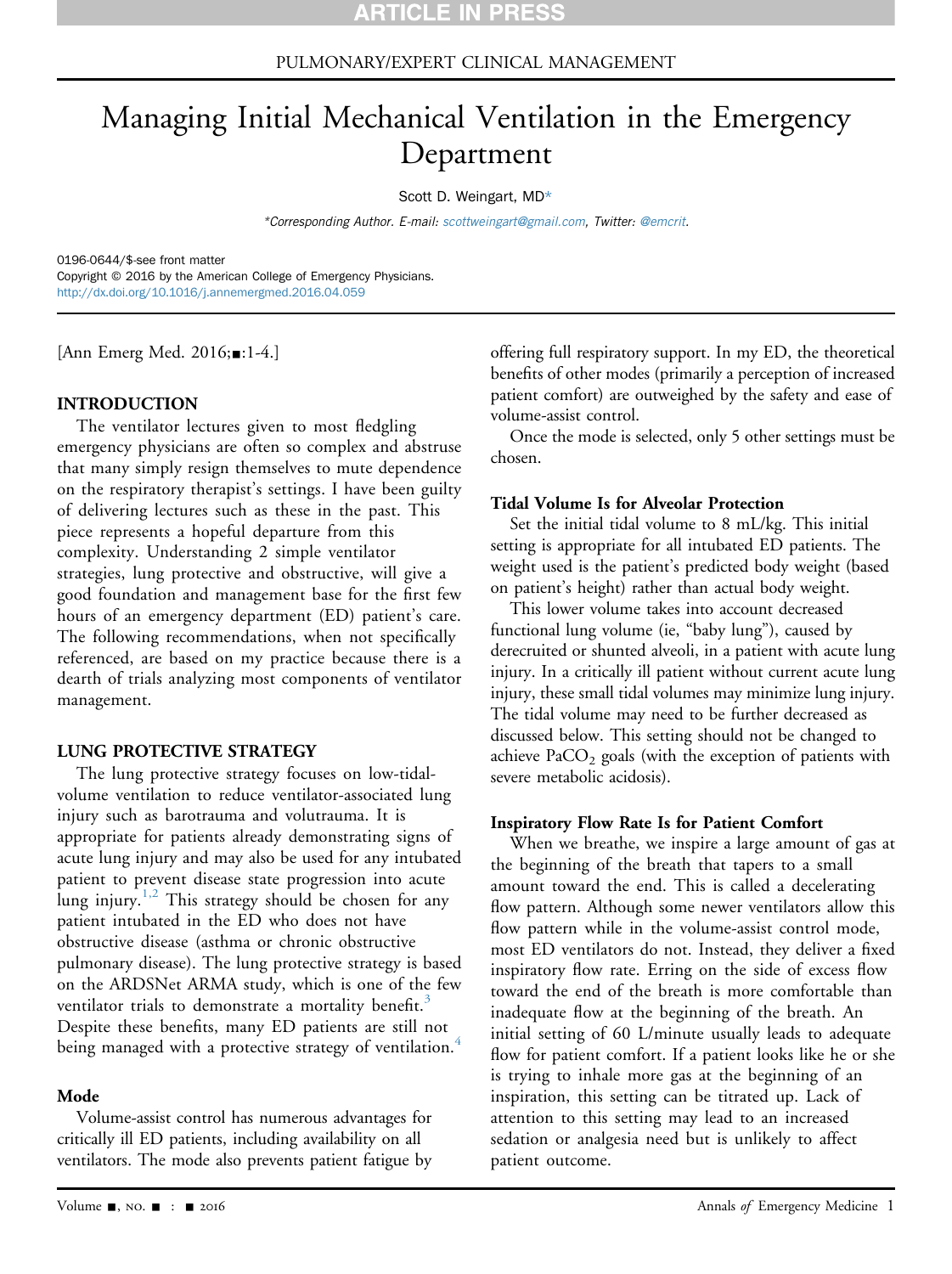#### Respiratory Rate Is for Titrating Ventilation

The goal  $PaCO<sub>2</sub>$  should be chosen according to the patient's illness and acid-base status. Once this value is determined, the only setting that should be used to achieve this goal is the respiratory rate. Respiratory rates as high as 30 to 40 breaths/min are acceptable to achieve PaCO<sub>2</sub> goals. An initial rate of 15 to 16 breaths/min should allow normocapnia in most patients. After 20 to 30 minutes, venous or arterial blood should be drawn for blood gas testing to allow further titration.<sup>[5](#page-3-3)</sup>

End tidal  $CO<sub>2</sub>$  can be used as a spur to increase the respiratory rate if the  $ETCO<sub>2</sub>$  value is greater than the  $PaCO<sub>2</sub>$ goal; however, a low  $ETCO<sub>2</sub>$  level should not trigger a decreasing of the respiratory rate. Physiologic shunt, decreased cardiac output, and dead space may lead to  $\rm ETO_2$ values that significantly underestimate the  $PaCO<sub>2</sub>$ (remember this rule: all we can say is the  $PaCO<sub>2</sub>$  is at least as high as the  $ETCO<sub>2</sub>$ ).

If  $PaCO<sub>2</sub>$  goals cannot be achieved with even rapid respiratory rates, one should consider permissive hypercapnia.

#### PEEP and  $FiO<sub>2</sub>$  Are for Titrating Oxygenation

When faced with a low  $SpO<sub>2</sub>$ , one may think it seems intuitive to increase the  $FiO<sub>2</sub>$ . Unfortunately, this strategy has only a short-lived effect. Once the  $FiO<sub>2</sub>$ reaches greater than 50%, any continuing hypoxemia is due to physiologic shunt.<sup>[6](#page-3-4)</sup> The solution to this shunt is to increase mean airway pressure through Positive End-Expiratory Pressure (PEEP). The ARDSnet strategy guides clinicians to increase  $FiO<sub>2</sub>$  and PEEP in tandem to allow alveolar recruitment.

Immediately after intubation, decrease the  $FiO<sub>2</sub>$  to 30% to 40% and assign the patient a PEEP of 5 cm  $H_2O$ . Using the chart in [Table 1,](#page-1-0) rapidly titrate to PEEP-Fi $O_2$ combinations that result in an  $SpO<sub>2</sub>$  of 88% to 95%. Allowing patients to achieve a saturation of 100% exposes them to excess pressure and hyperoxia.

Often, the initial PEEP and  $FiO<sub>2</sub>$  settings used to achieve saturation goals will need to be titrated downward; eventually, progressive alveolar recruitment will result in a saturation of 100%. At this point, PEEP- $FiO<sub>2</sub>$  combinations should be decreased according to [Table 1.](#page-1-0) Downward titration should proceed at a slower pace than upward titration to avoid losing the hard-won alveolar recruitment.

#### Checking for Alveolar Safety

Immediately after intubation, and subsequently every 30 to 60 minutes, a plateau pressure should be checked. Whereas the peak pressure on a ventilator represents a combination of alveolar pressure and large airway and ventilator equipment resistance, the plateau pressure approximates the pressure on and in the alveoli. By pressing the inspiratory hold button on the ventilator at the end of a breath, the plateau pressure can be measured. It is crucial that the patient be adequately sedated in order not to resist this breath hold. If the plateau pressure is greater than or equal to 30 cm  $H_2O$ , there is the potential for alveolar injury.

The solution to this issue is to decrease the tidal volume by 1 mL/kg until a plateau pressure of less than 30 cm  $H<sub>2</sub>O$  is achieved. Tidal volumes as low as 4 mL/kg are acceptable, although rarely necessary in the ED. In such cases, you will likely need to increase the respiratory rate to maintain  $PaCO<sub>2</sub>$  goals. If you have reached the limit of respiratory rate titration, the patient should be allowed to maintain permissive hypercapnia.

In patients who are already demonstrating established severe acute lung injury (PaO<sub>2</sub>/FiO<sub>2</sub> <200 mm Hg), rapid titration of the tidal volume to 6 mL/kg should occur even if the plateau pressures are acceptable.<sup>[3](#page-3-1)</sup>

#### OBSTRUCTIVE STRATEGY

Usually, the only patients who require diversion from the lung protective strategy outlined above are the asthmatic and chronic obstructive pulmonary disease patients experiencing bronchospasm. These obstructed patients will experience air trapping and barotrauma because they are unable to fully exhale when exposed to the rapid respiratory rates of the lung protective strategy.

The best ventilatory strategy in the obstructive patient is to avoid intubation altogether. These patients often respond to aggressive pharmacologic and noninvasive ventilatory strategies. If forced to intubate because of worsening mental status, be aware that the ventilator will often make the pulmonary situation worse rather than better.

The obstructive patient receiving ventilator treatment requires deep sedation during the first few hours of care. Paralysis is often unnecessary if deep sedation and analgesia are provided. If paralysis is used, the treatment should be short-lived. Intubation and mechanical ventilation should

<span id="page-1-0"></span>Table 1. FiO<sub>2</sub> and PEEP scale from ARDSnet ARMA trial

|  | FiO <sub>2</sub> 0.3 0.4 0.4 0.5 0.5 0.6 0.7 0.7 0.7 0.8 0.9 0.9 0.9 1.0 1.0 1.0 |  |  |  |  |  |  |  |
|--|----------------------------------------------------------------------------------|--|--|--|--|--|--|--|
|  | PEEP 5 5 8 8 10 10 10 12 14 14 14 16 18 20 22 24                                 |  |  |  |  |  |  |  |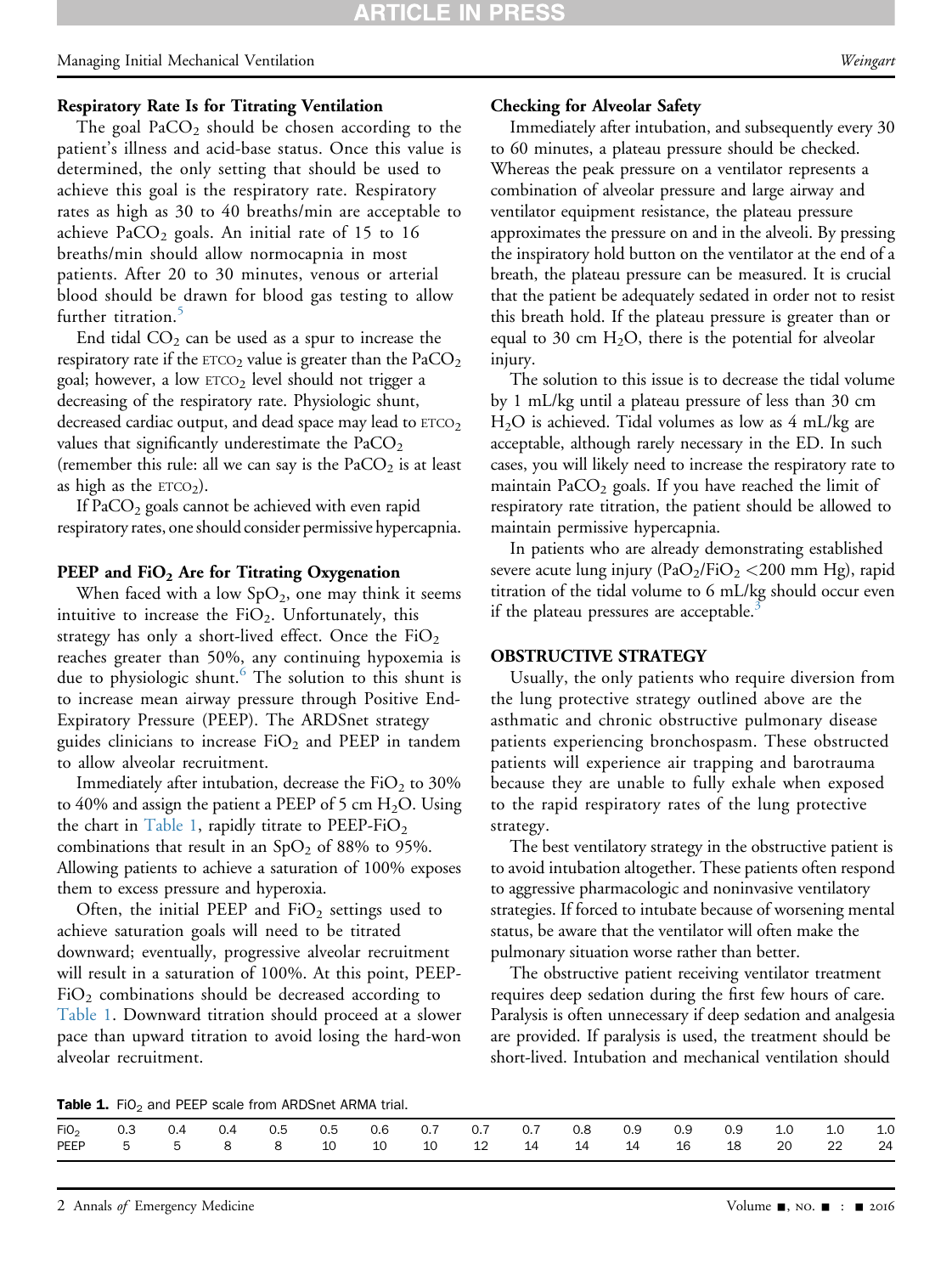<span id="page-2-0"></span>

Figure. Flow versus time graph on the ventilator. The dotted line demonstrates a breath in a normal patient. The flow during expiration ceases and there is a period of no flow before the next breath (dotted line). In a bronchospastic patient, the next breath begins before full exhalation (solid line). This breath stacking must be corrected by decreasing the respiratory rate to avoid injurious auto-PEEP. As the patient's bronchospasm improves, his or her flow or time graph will begin to look like the normal patient's (dotted line); at this point, you may gradually up-titrate the respiratory rate.

not represent the end of the pharmacologic treatment of bronchospasm, but rather an opportunity to maximize these medication regimens.

The primary goal of the ventilator strategy for obstructive patients is to allow time to exhale. All settings are aligned to the aim of allowing a full exhalation after each ventilator breath.

#### Mode

Just as in the lung injury strategy, I select the volumeassist control mode. In my practice, any putative benefits of other modes have no applicability to the early stages of the postintubation period and are outweighed by the safety and familiarity of volume-assist control.

#### Tidal Volume

Use the same initial 8 mL/kg predicted body weight as for the lung injury strategy. This setting should not need to be titrated.

#### Flow

Some texts recommend increasing the inspiratory flow rate to decrease the time required for inhalation, in turn allowing a longer period for the subsequent exhalation. This will serve only to increase the peak pressure, causing unnecessary alarms without producing any clinically meaningful change in the expiration time. $\angle A$ setting of 60 to 80 L/minute is more than enough flow for these patients.

#### Respiratory Rate Allows Time to Exhale

This is the primary titratable setting to safely manage the intubated patient with obstructive lung disease. Decreasing the respiratory rate allows more time for expiration. These patients will inevitably become hypercapnic when the respiratory rate is set properly. This hypercapnia should be permitted. A starting rate of 8 to 10 should be used and then titrated as discussed below.

#### PEEP and  $FiO<sub>2</sub>$

In isolated obstructive disease, patients receiving even a modicum of supplemental  $FiO<sub>2</sub>$  should not experience difficulty achieving adequate levels of oxygen saturation. An  $FiO<sub>2</sub>$  of 40% should allow an Sp $O<sub>2</sub>$  greater than 88%. Higher  $FiO<sub>2</sub>$  levels may be used when necessary.

There are no compelling data to suggest any benefit in the application of PEEP within the first few hours postintubation. Inappropriately high PEEP can be deleterious. As such, a PEEP of 0 is my recommendation when managing patients in the ED. Some resuscitationists' preferences may dictate setting low levels of PEEP  $(\leq 5)$ , but again there is no definitive evidence to support this practice.

#### Peak Pressure Alarm

Peak pressures represent resistance in an obstructive patient's large airways as a result of bronchospasm. Often, high peak pressures will be necessary to ventilate past this obstruction. These elevated pressures are not transmitted to the alveoli and thus convey no harm to the lung parenchyma. If the peak pressure alarm of the ventilator